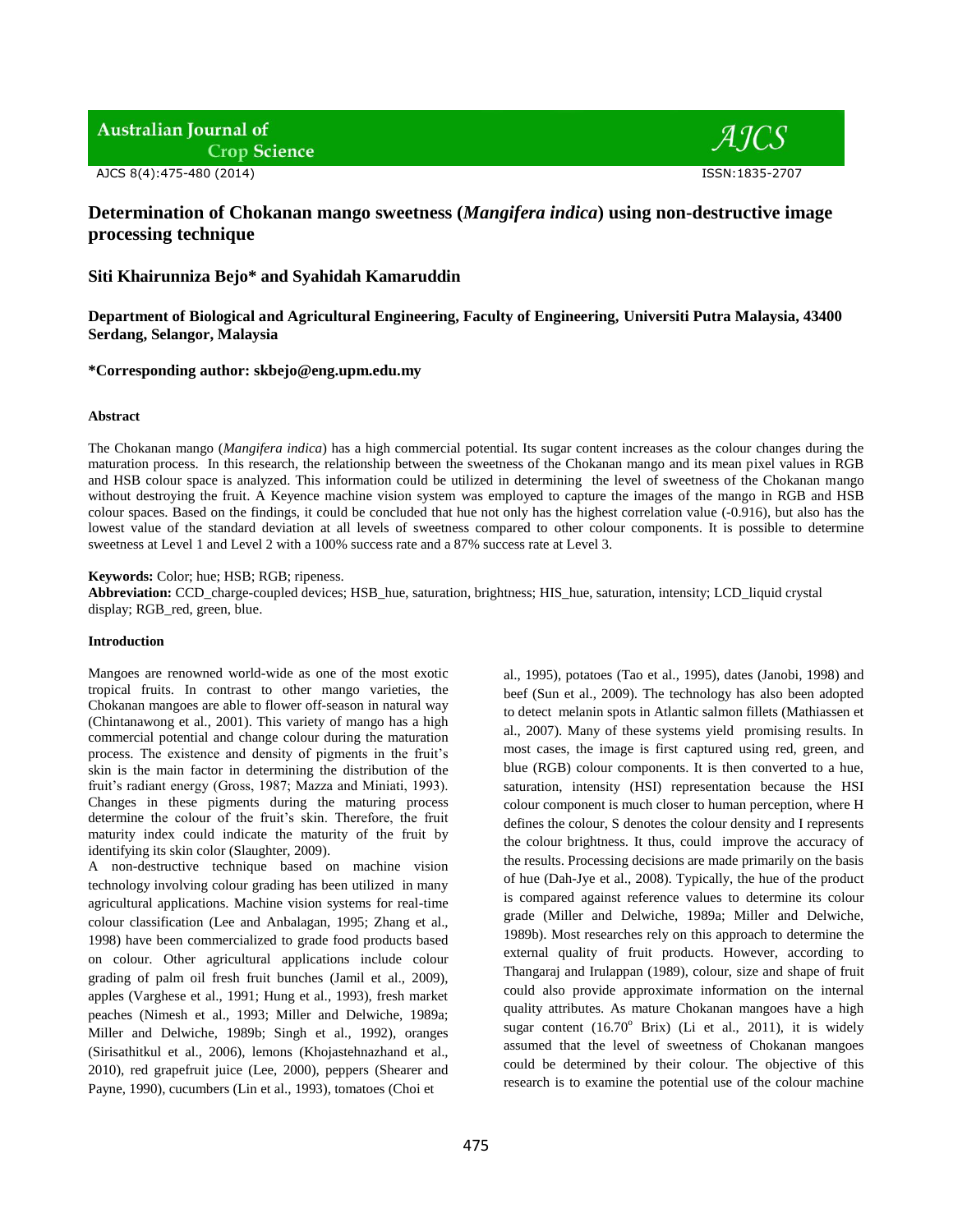vision in determining the level of sweetness in the Chokanan mango.

#### **Results and Discussions**

## *Sweetness level*

Fig. 1 shows the output displayed on the screen of the Keyence machine vision system. A total of 180 mango images were used in this research. Fifty percent of the images were utilized as training dataset and the other 50% are used as the testing dataset. The value of sweetness is obtained on the same day that the image is captured by the camera. It is clustered into 3 different categories as shown in Table 1.

#### *Colour components analysis*

Table 2 shows the value of the mean, the standard deviation and the root mean square error for all levels of sweetness for the colour components. From this table, it could be concluded that in comparison to the other colour components, Hue has the lowest values for the standard deviation at all levels of sweetness, i.e., 2.73 at Level 1, 6.31 at Level 2 and 2.44 at Level 3. It also yields acceptable values for the root mean square error, i.e., 0.06 at Level 1, 0.02 at Level 2 and 0.03 at Level 3. Hue is the angular dimension of the HSB colour space. It starts at the primary colour of red at  $0^0$ , passing through the green primary colour at  $120^0$  and the blue primary colour at  $240^{\circ}$  and then wrapping back to red at 360 $^{\circ}$ . As the ripening of the mango progresses its surface colour increasingly becomes yellow and its level of sweetness is also enhanced. Yellow is a secondary colour which is derived by mixing the primary colours of red and green. Based on the results, the value of Hue decreased from  $72.37^{\circ}$  (at Level 1) to  $45.12^{\circ}$  (at Level 2) and finally to  $34.49^{\circ}$  (at Level 3). This is due to the decreasing component of green colour of the mature mango. Therefore, when the mango becomes matured, the degree of its sweetness increases as its red colour component intensifies simultaneously reducing the green colour component. It is clearly shown in Table 2 that at Level 1 of sweetness, the green colour component (77.39) is greater than red (53.20). When the level of sweetness increases, the value of red component is greater than green. It is clearly seen at Level 3 of sweetness, where the value of red is 152.93 and green is 133.71. Furthermore, the value of saturation of HSB colour space shows that the purity of the hue component increases when the level of sweetness is enhanced.

#### *Model development and validation*

The results of the Pearson correlation, as shown in Table 3, show that each of the colour components indicates a significant correlation at the 0.01 level. The Hue yields a negative linear relationship, while the other colour components generate positive linear relationships. The Hue also has the highest Pearson correlation (-0.916) at the 0.01 level of significance. It is followed by saturation (0.854), red (0.832), green (0.719), brightness (0.656) and blue (0.394). Hue generates more stable results compared to the RGB colour space, which is sensitive to lighting conditions. The performance of R and G in determining the sweetness in mango and *Iyokan* oranges is almost similar (Kondo et al., 2000). It could be concluded that, the higher

| Level <sup><math>*</math></sup> | Range (Brix)                  |  |
|---------------------------------|-------------------------------|--|
| Level 1                         | $4.0^{\circ} - 8.0^{\circ}$   |  |
| Level 2                         | $8.1^{\circ} - 13.0^{\circ}$  |  |
| Level 3                         | $13.1^{\circ} - 17.0^{\circ}$ |  |

\*The level of sweetness is scaled from 1 (less sweet) to 3 (very sweet)



**Fig 1.** Output displayed on the screen of the Keyence machine vision system:  $H = 68.814$ ,  $S = 128.752$  and  $B = 75.022$ .

the red/green value (for reddish and yellowish fruit), the higher the level of sweetness.

As hue indicates the highest value of correlation with the lowest value of standard deviation, it is adopted as a model to determine the value of sweetness based on the following equation:  $y = -0.19x + 20.06$  (1)

Where,  $y$  is the predicted value of sweetness and  $x$  is the average hue. The model is then tested using 90 mango images. The results of the experiment as shown in Table 4 indicates that the model could successfully predict the sweetness at Level 1 and Level 2 with 100% success, while, the percentage of success at Level 3 was calculated as 87%, which is still acceptable.

## *Comparison with related researches*

Although colour machine vision has been widely employed for fruit grading, its application for ascertaining the level of sweetness is still limited. Currently, there is no available method that relies on colour machine vision that uses the external surface appearance to predict the sweetness of mango. Table 5 shows summary of the related researches. Item 1 on the table represents our proposed method.

Hue has been used by Sirisathitkul et al. (2006) to sort Chokun oranges based on maturity. This method could be considered as a feasible alternative method for grading Chokun oranges as it has a success rate of approximately 98%. Khojastehnazhand et al. (2010) use average hue and volume to categorise lemons into 3 grades. The method could be applied to sort the fruits into Grade 1, Grade 2 and Grade 3 with a percentage of success of 95.45%, 100% and 86.67%, respectively.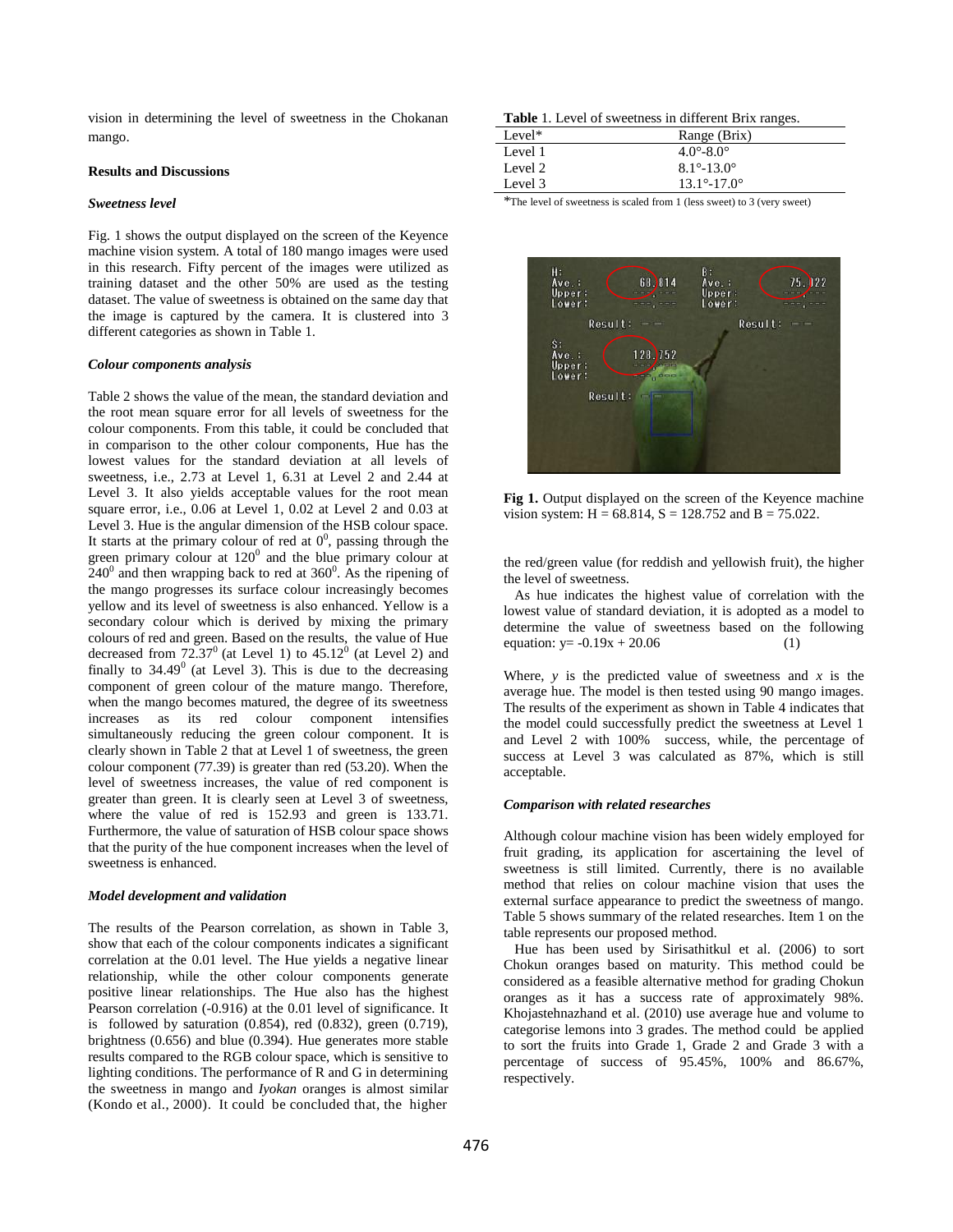| Level | Colour Component  | Mean<br>(pixel value) | <b>Standard Deviation</b><br>(pixel value) | Root Mean Square<br>Error<br>(pixel value) |
|-------|-------------------|-----------------------|--------------------------------------------|--------------------------------------------|
| 1     | Red               | 53.20                 | 9.21                                       | 0.08                                       |
|       | Green             | 77.39                 | 12.35                                      | 0.02                                       |
|       | Blue              | 42.06                 | 7.32                                       | 0.02                                       |
|       | Hue               | 72.37                 | 2.73                                       | 0.06                                       |
|       | Saturation        | 117.90                | 6.93                                       | 0.07                                       |
|       | <b>Brightness</b> | 100.63                | 35.15                                      | 0.04                                       |
|       | Red               | 125.24                | 30.38                                      | 0.06                                       |
|       | Green             | 124.82                | 21.54                                      | 0.02                                       |
|       | Blue              | 50.87                 | 9.19                                       | 0.08                                       |
| 2     | Hue               | 45.12                 | 6.31                                       | 0.02                                       |
|       | Saturation        | 155.63                | 11.32                                      | 0.04                                       |
|       | <b>Brightness</b> | 127.01                | 18.09                                      | 0.08                                       |
| 3     | Red               | 152.93                | 27.99                                      | 0.06                                       |
|       | Green             | 133.71                | 24.73                                      | 0.03                                       |
|       | Blue              | 51.08                 | 11.35                                      | 0.86                                       |
|       | Hue               | 34.49                 | 2.44                                       | 0.03                                       |
|       | Saturation        | 170.01                | 12.91                                      | 0.07                                       |
|       | <b>Brightness</b> | 153.31                | 22.79                                      | 0.06                                       |

**Table 2.** Statistical analysis of the images for all colour components at different levels of sweetness.



**Fig 2.** Chokanan mango in different ripening stages: (a) Unripe fruit. Dull, green peel. (b) Yellowish-green peel. (c) Ripe fruit. All of the peel is yellow.

In our research, hue yields a better performance with a 100% success at Level 1 and Level 2 and 87% at Level 3, with the average success rate of 95.67%.

Steinmetz et al. (1999) investigated sensor fusion to predict the sugar content in apples by combining image analysis and near-infrared spectrophotometric sensors. The repeatability of the classification technique was improved when the two sensors were combined, giving a value of 78% for the 72 test samples. A study by Kondo et al. (2000) investigated the correlation between the appearance and the sugar content of *Iyokan* oranges by using image processing. The correlation coefficient between measured sugar content values and predicted sugar content values was 0.79 when the colour component ratio (red/green), weight, height/width ratio (height/width) and degree of roughness were used as parameters, while it was 0.84 when red/green, weight, Feret's diameter ratio and a texture feature were applied. They used neural networks to represent

the nonlinear or ambiguous relationships of the parameters. Our proposed method is simpler than the method used by Steinmetz et al. (1999) and Kondo et al. (2000). In our method, a model is developed based on a linear regression analysis that only uses the average hue to predict the sweetness of mango. It is simple, fast and does not involve any step-by-step procedure to optimize the criterion used to develop the model.

Although all of these methods generate encouraging rates of success; however, it should be acknowledged that there exists some degree of error in them. This is due to the unique characteristics of biological products which have many different and variable properties (Kondo and Ting, 1998). Therefore, colour, size and shape might vary from one product to another and it is very difficult to distinguish the colour and taste of the fruits.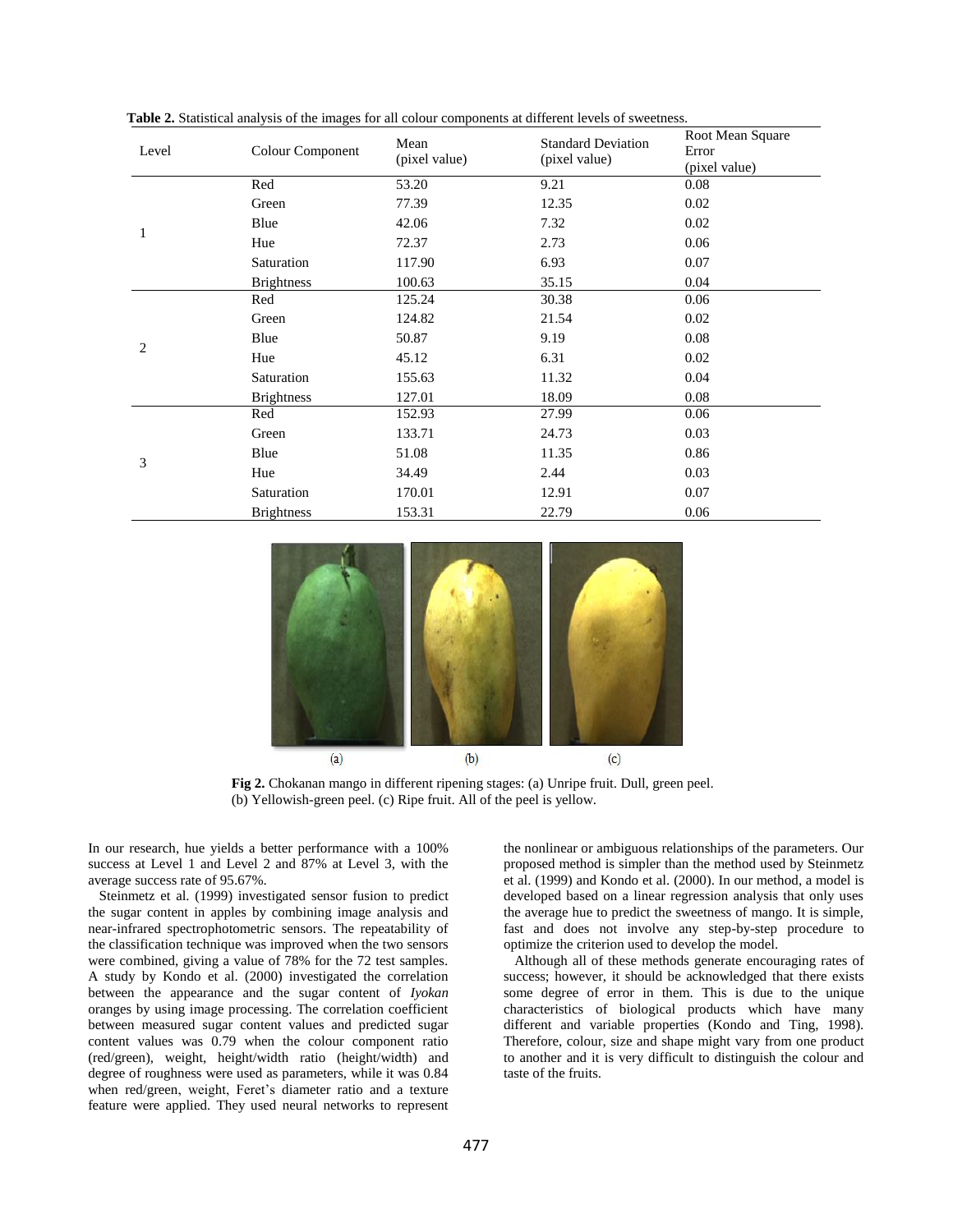| <b>Table 3.</b> Results of the Pearson Correlation.                                                                                                                        |                            |  |  |
|----------------------------------------------------------------------------------------------------------------------------------------------------------------------------|----------------------------|--|--|
| Color Component                                                                                                                                                            | <b>Pearson Correlation</b> |  |  |
| Red                                                                                                                                                                        | $0.832**$                  |  |  |
| Green                                                                                                                                                                      | $0.719**$                  |  |  |
| Blue                                                                                                                                                                       | $0.394**$                  |  |  |
| Hue                                                                                                                                                                        | $-0.916**$                 |  |  |
| Saturation                                                                                                                                                                 | $0.854**$                  |  |  |
| <b>Brightness</b>                                                                                                                                                          | $0.656**$                  |  |  |
| $*$ $*$ $\alpha$ - $\alpha$ - $\alpha$ - $\alpha$ - $\alpha$ - $\alpha$ - $\alpha$ - $\alpha$ - $\alpha$ - $\alpha$ - $\alpha$ - $\alpha$ - $\alpha$ - $\alpha$ - $\alpha$ |                            |  |  |

\*\*Correlation is significant at the 0.01 level (2-tailed).

 **Table 4**. Results of measured sweetness and predicted sweetness.

| Level of Measured |                | Level of Predicted Sweetness |          |        |
|-------------------|----------------|------------------------------|----------|--------|
| Sweetness         |                | 2                            | 3        | Mangos |
|                   | 30             | 0                            | $\theta$ | 30     |
|                   | $(100\%)$      | $(0\%)$                      | $(0\%)$  |        |
| $\mathcal{L}$     | $\overline{0}$ | 30                           | $\Omega$ | 30     |
|                   | $(0\%)$        | $(100\%)$                    | $(0\%)$  |        |
| 3                 | 0              | 4                            | 26       | 30     |
|                   | $(0\%)$        | (13%)                        | (87%)    |        |

 **Table 5.** Related researches on fruit quality determination using image processing technique

| N <sub>o</sub> | Properties                                    | Method                        | Success rate        |
|----------------|-----------------------------------------------|-------------------------------|---------------------|
| 1              | Chokanan mango sweetness determination.       | Hue.                          | Level 1: 100%       |
|                |                                               |                               | Level 2: 100%       |
|                |                                               |                               | Level 3: 87%        |
|                |                                               |                               | Average: 95.67%     |
| 2              | Sorting Chokon oranges maturity.              | Hue.                          | 98%                 |
|                | (Sirisathitkul et al. 2006)                   |                               |                     |
| 3              | Sorting lemon.                                | Hue.                          | Grade 1: 95.45%     |
|                | (Khojastehnazhand et al. 2010)                |                               | Grade 2: 100%       |
|                |                                               |                               | Grade 3: 86.67%     |
|                |                                               |                               | Average: 94.04%     |
| $\overline{4}$ | Apple sugar content prediction. (Steinmetz et | Sensor fusion.                | 78%                 |
|                | al. 1999)                                     |                               |                     |
| 5              | Iyokan oranges sugar content prediction.      | Red/green, weight,            | Correlation= $0.79$ |
|                | (Kondo et al. 2000)                           | height/width and degree of    |                     |
|                |                                               | roughness.                    |                     |
| 6              | Iyokan oranges sugar content prediction.      | Red/green, weight, Feret's    | Correlation=0.84    |
|                | (Kondo et al. 2000)                           | diameter ratio, and a texture |                     |
|                |                                               | feature.                      |                     |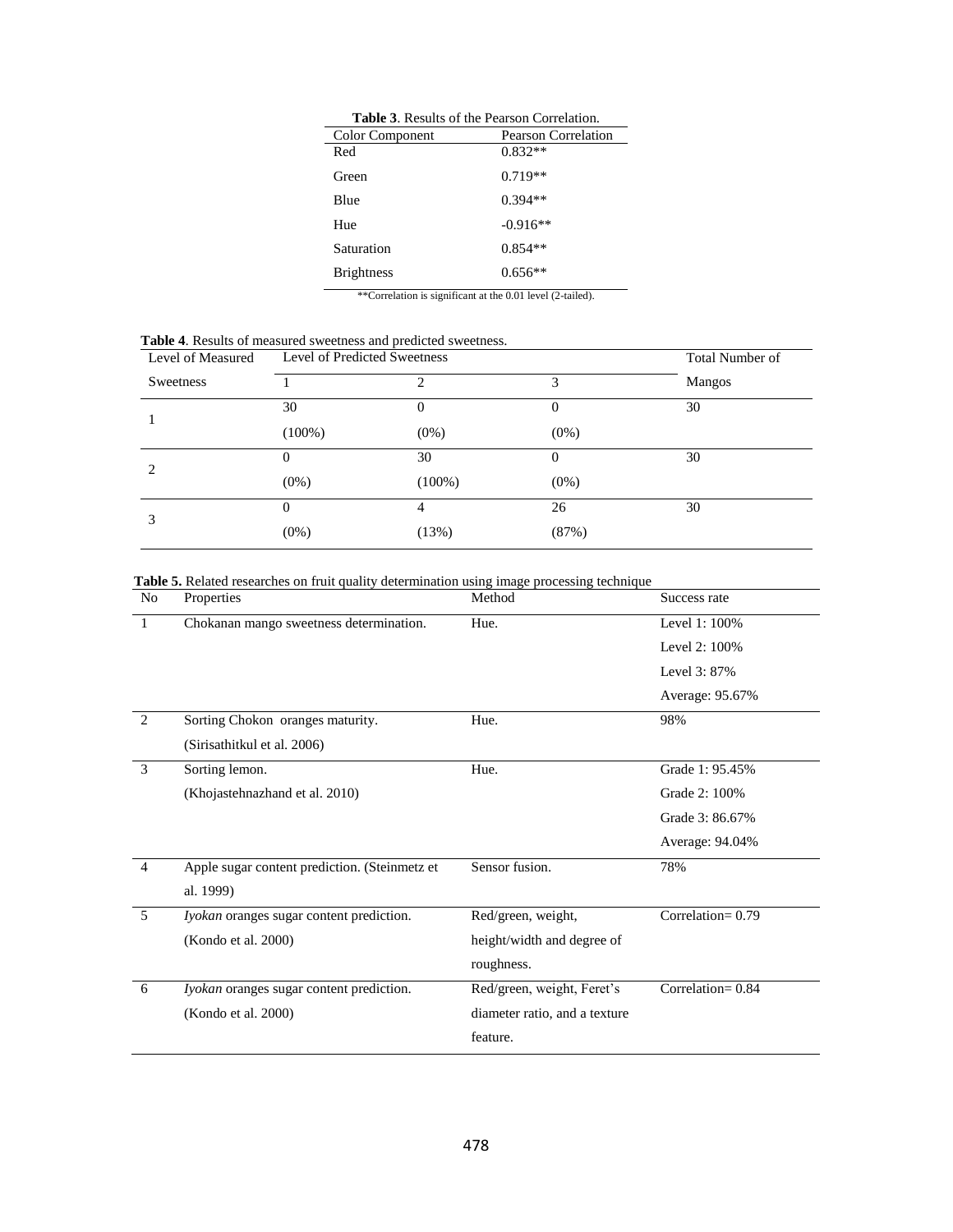## **Materials and Methods**

#### *Plant material*

Chokanan mango (*Mangifera indica* ) of the MA 224 cultivar is one of the sweetest mangoes in the world. It has an oval shape, wide at the top and narrow at the end. The fruit's colour surface turns from green into yellow during the maturation process. A matured fruit has a sweet taste. In this study, the mango samples at three different maturation stages i.e. unripe, yellowish-green peel and ripe, obtained from the Federal Agricultural Marketing Authority (FAMA) Malaysia were used.

#### *Image acquisition*

The Keyence machine vision system was used to acquire mango images. It consists of a charge-coupled devices (CCD) camera, a liquid crystal display (LCD), a microcontroller and a joystick. The experiment was conducted in a room with proper lighting condition. The position of the camera was adjusted in order to obtain sharp and clear images. The camera was set up horizontally and facing towards the mango, with a constant distance of 40cm. Fig. 2 shows an example of the Chokanan mango in different stages of maturity.

## *Obtaining the sweetness value using an AR2008 Abbe refractometer*

An AR2008 Abbe refractometer was used to determine the sweetness of the mango. The refractive index or Brix value and temperature were shown on a LCD display. The experiment was conducted on the same day that the mango image was captured. In order to measure the sweetness of the mango, the mango was cut into slices and placed on the contact plate of the digital refractometer. The knob was then tightened to ensure that the sample was held on the plate. The samples were tested at room temperature  $(24.6^{\circ}C)$ .

#### *Sweetness level determination*

Statistical approach was used to analyse the information on chokanan sweetness. This includes mean, standard deviation and root mean square error of the chokanan image taken from different colour components in size 200cm x 200cm window. To evaluate how strong pairs of variables are related, the linear correlation between colour components and sweetness level were determined using a Pearson correlation. The value of 1 in Pearson correlation shows a perfect positive correlation between two variables, while -1 shows a perfect negative correlation and 0 shows no correlation. Colour model with the best value of correlation would be used to develop a sweetness prediction model based on the regression analysis.

## **Conclusion**

Red, green, blue, hue, saturation and brightness are significantly related to the sweetness of mango. In our research, hue had a negative linear relationship with sweetness, while the other colour components had positive linear relationships. The Hue also had the highest value of the Pearson correlation, -0.916 at a 0.01 level of significance. The Chokanan mango sweetness determination model was developed based on the hue using linear regression analysis. The proposed model yielded promising results with the average success rate of 95.67%. Therefore, from this research, it could be concluded that colour machine vision, specifically hue, could be used to determine the level of sweetness of Chokanan mangoes.

#### **Acknowledgement**

The authors would like to acknowledge all the staff at the Robotic and [Controlling Engineering Laboratory](http://www.eng.upm.edu.my/html/files/kbp/robotic.pdf) and the Food Processing Quality Laboratory, especially Prof. Ir. Dr. Wan Ishak Wan Ismail, Mr. Mohd Hamim Abdul Aziz and Mr. Raman Morat, for providing technical support.

#### **References**

- Chintanawong, S, Tidiprasert, W, Chaichakan, M, See Angoonsathian, N, Sriphotha, D (2001) Plant Germplasm Database for Mango. Department of Agriculture of Thailand, Bangkok, 974-436-014-3: 75.
- Choi KH, Lee GH, Han YJ, Bunn JM (1995) Tomato maturity evaluation using color image analysis. Transactions of the ASAE 38(1): 171–176.
- Dah-Jye L, James KA, Yu-Chou C, Christopher RG (2008) Robust color space conversion and color distribution analysis techniques for date maturity evaluation. J Food Eng 88: 364– 372.
- Gross J (1987) Pigments in fruits. Academic Press, London.
- Hung YC, Morita K, Shewfelt R, Resurreccion A, Prussia S (1993) Color evaluation of apples. Transactions of the ASAE 93(6541): 15.
- Jamil A, Mohamed A, Abdullah S (2009) Automated grading of palm oil Fresh Fruit Bunches (FFB) using neuro-fuzzy technique. In Proc. Int. Conf. Soft Comput. Pattern Recognit., 245–249.
- Janobi A (1998) Color line scan system for grading date fruits. In ASAE Annual International Meeting, Orlando, FL, USA,  $12-16$ .
- Khojastehnazhand M, Omid M, Tabatabaeefar A (2010) Development of a lemon sorting system based on color and size. Afr J Plant Sci 4(4): 122-127.
- Kondo N, Ahmad U, Monta M, Murase H (2000) Machine vision based quality evaluation of *Iyokan* orange fruit using neural networks. Comput Electron Agr 29: 135–147.
- Kondo N, Ting KC (1998) Robotics for Bioproduction Systems. ASAE Publisher, ISBN: 0-929355-94-6, St. Joseph USA.
- Lee DJ, Anbalagan R (1995) High-speed automated color sorting vision system. SPIE Optical Engineering Midwest '95, Chicago, IL 2622: 573–579.
- Lee HS (2000) Objective measurement of red grapefruit juice color. J Agr Food Chem 48(5): 1507–1511.
- Li X, Yu B, Curran P, Liu SQ (2011) Chemical and volatile composition of mango wines fermented with different *saccharomyces cerevisiae*yeast strains. S Afr J Enol Vitic 32(1): 117-128.
- Lin WC, Hall JW, Klieber A (1993) Video imaging for quantifying cucumber fruit color. Hort Technol (4): 436–439.
- Mathiassen JR, Misimi E, Skavhaug A (2007) A simple computer vision method for automatic detection of melanin spots in atlantic salmon fillets. In Proc. Int. Conf. Mach. Vision and Image Process 192–200.